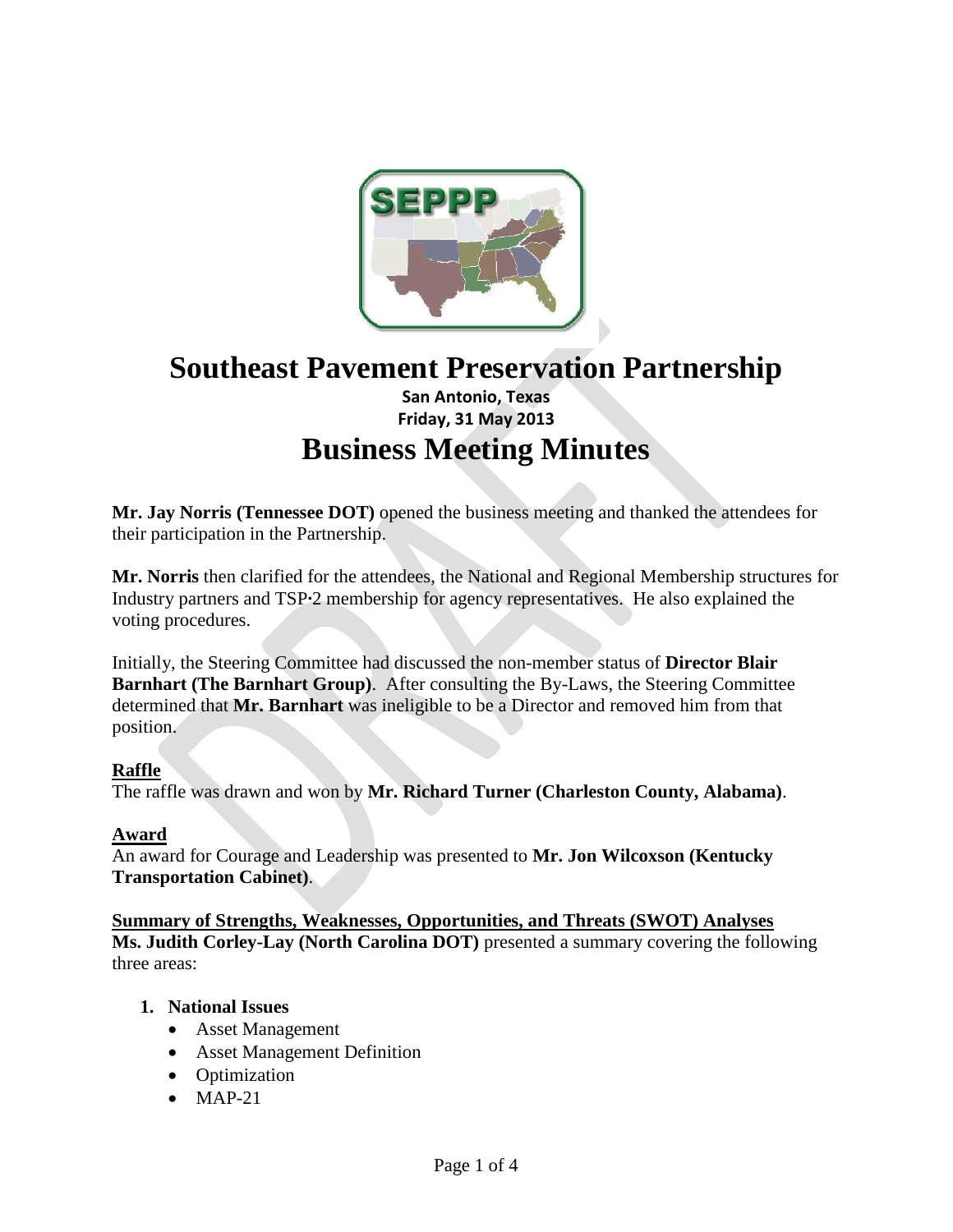# **2. State Practices**

- Remaining service life (RSL) as a performance measure
- NCAT Pooled resources

# **Strengths**

- State presentations have been very optimistic and addressed
- Pavement Management Systems (PMSs)
- $\blacksquare$  High quality data
- **Leadership support**
- Pavement Preservation Councils.

# **Weaknesses**

- No or inconsistent funding
- $\blacksquare$  Inconsistent definitions
- Lack of professional selection criteria
- Lack of training

# **Opportunities**

- New PMS Systems
- **Improved data**
- Increased funding
- **Training**
- $\blacksquare$  New techniques and specifications
- Public education / Leadership, etc.

# **Threats**

- $\blacksquare$  Inconsistent / undependable funding
- Poor projects
- **Excessively poor road conditions**
- $MAP-21$
- **3. "New to You Processes"**
	- Training ISSA, NCPP, FHWA
	- Thin asphalt mix design and testing
	- In-place recycling
	- Full Depth and Partial Depth concrete repair
	- High polymer-modified asphalt mixes
	- Variable application rates for chip seals
	- Diamond Grinding
	- Best practices for repair of edge cracking

# **Approval of Minutes**

**Mr. Pierre Peltier (Strawser Construction, Inc.)** made a motion to adopt the 2012 draft minutes. **Ms. Corley-Lay** seconded the motion, there was no discussion, and the minutes were approved unanimously.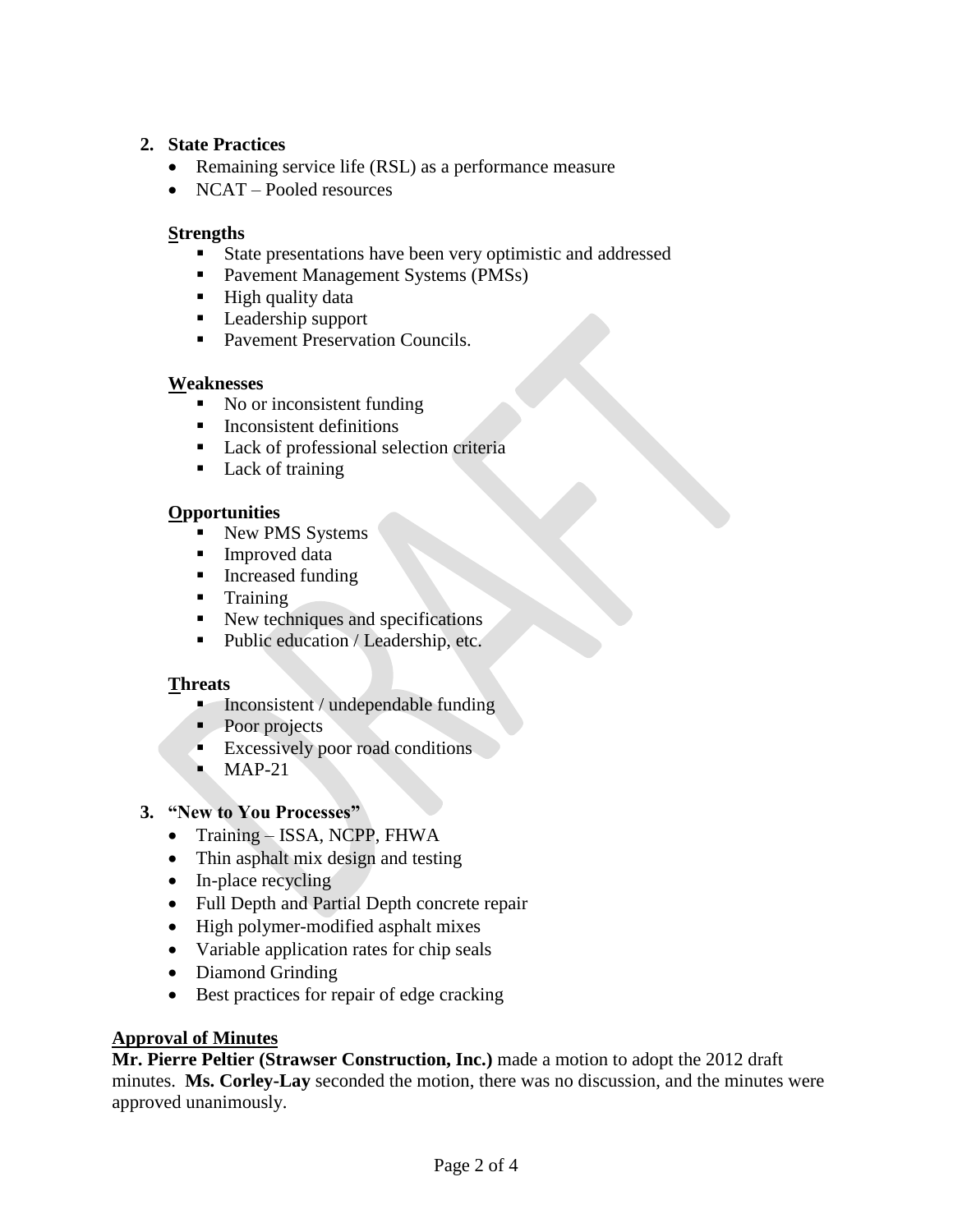#### **Treasurer's Report**

There was no Treasurer's Report as there had been no transactions since 2012 when **Ms. Sims (Texas DOT)** reported the following financial summary:

| <b>Opening Balance</b><br>2011 Meeting Net Income \$14,545.21<br>2010 SEPPP D. Alvey Travel -\$157.00 | \$21,512.02 |
|-------------------------------------------------------------------------------------------------------|-------------|
| <b>Total Revenue</b>                                                                                  | \$35,900.23 |

| Media Campaign Phase 1  | \$10,000.00 |
|-------------------------|-------------|
| 2011 SCOM Reg & Travel  | 1,122.06    |
| 2011 PPETG Reg & Travel | 833.87      |

#### **Total Expenses** \$11,955.93

**Closing Balance** \$23,944.30

#### **Officer Rotation and Election**

**Chair**

**Mr. Norris** was nominated for another term and the proposal was accepted unanimously.

**Ms. Corley-Lay** suggested that the By-Laws could be amended to allow all elected terms to be for two years.

#### **Director (Local Representative)**

**Mr. David Cook (South Carolina DOT)** nominated **Mr. Richard Turner (Charleston County, South Carolina)** as Director (Local Representative). **Mr. Norris** seconded, there was no discussion and **Mr. Turner** was elected unanimously.

#### **Director (Academia)**

**Mr. Caleb Reimer (University of Oklahoma)** nominated **Ms. Mary Robbins (National Center for Asphalt Technology, Alabama)** as Director (Academia). **Mr. Cook** seconded, there was no discussion and **Ms. Robbins** was elected unanimously.

#### **Director (Industry)**

**Mr. Eric Pitts (Georgia DOT)** nominated **Mr. James Moulthrop (FP<sup>2</sup> , Texas)** as Director (Industry Representative). **Ms. Carolyn Dill (Texas DOT)** seconded, there was no discussion and **Mr. Moulthrop** was elected unanimously.

# **Next Meeting Location and Date**

The next Annual Meeting is scheduled for Louisville, Kentucky in the spring of 2014.

# **2015 Meeting**